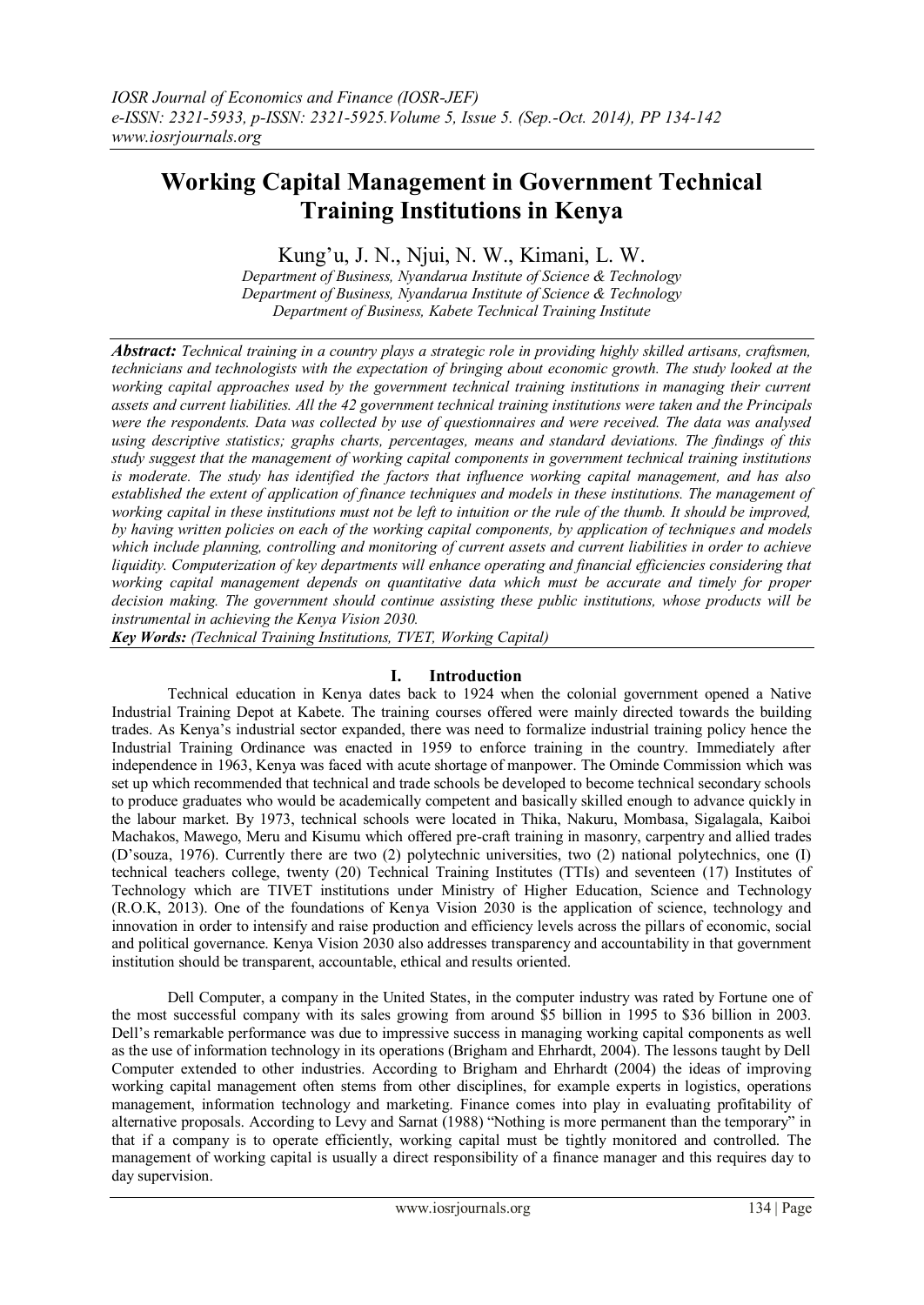Decisions on how to finance current assets involve trade off between risk and profitability. The greater the relative proportion of liquid assets, the less the risk of running out of cash, but profitability unfortunately, will be less. Effective management of various components of current assets, effective credit and collection procedures and inventory control have a bearing on the liquidity of the firm (Van Horne, 1989). The resolution of trade off between risk and profitability with respect to the decision depend on the risk preference of the management, who, it is hoped, have an eye on the likely impact of a decision on the firm"s valuation. All firms require working capital, only differing in composition of the components and the controls and policies implemented. There is no universally accepted strategy for financing working capital; however there are principles that address short term financing policies (Levy and Sarnat, 1988).

Different firms approach the problem of working capital differently. Typically, management relies on use of ratio analysis and similar rules of the thumb, to determine the efficiency in which short term resources are allocated. The advent of computer, and the increasing use of financial models, has allowed firms to apply more formal methods to gauge the effectiveness of their working capital strategy. Working capital management tries to provide easily implementable rules for routine decision making as well as a framework for continuous monitoring and evaluation of policy guidelines. Effectiveness in working capital management implies closely related types of action. First, policies must be set regarding the desired level of each asset component" Second, an administrative framework for management and controlling these assets within the policy guidelines and thirdly financing of the investment in current assets (Levy and Sarnat, 1988).

The management of working capital entails management of inventories, accounts receivables, accounts payables and cash. These are necessary components in the day to day running of technical training institutions in Kenya. Technical training institutions are expected to play a strategic role in providing high quality skilled personnel for both the formal and informal sector. Free primary education will ultimately result in secondary school leavers applying to join these institutions. The challenges facing technical training institutions in Kenya include; inadequate facilities, mismanagement of scarce resources, wastefulness and unnecessary competition. Many heads of institutions lack capacity to oversee and account for utilization of resources.

Although these institutions are partly funded by the government in recurrent expenditure, it is important to find out the working capital management practices used in order to determine the level and composition of their current assets, the sources to finance current assets, and the measures taken to ensure sound liquidity is maintained. The study has been selected because no research has been carried out in this area of working capital management. These public institutions are operating in a competitive environment of established and upcoming private training institutions, which are in business and employ qualified finance officers who are responsible for ensuring the liquidity, profitability and solvency of the businesses.

The recent TVET reforms outlined in Education Sector Report (2008) indicates improved funding of technical training institutions and a move to instil good governance, accountability and transparency in handling public funds. The study seeks to find out if these institutions are maintaining sustainable and optimal levels of working capital components by making use of policies, planning and control techniques and whether the management of working capital is enhanced by hiring of qualified personnel. The study was guided by four research questions;

- i) What is the composition of working capital components found in technical training institutions?
- ii) Which are the approaches used in management of working capital components in institutions?
- iii) What are the factors that influence the management of working capital in institutions?
- iv) Which finance models and techniques are applied by technical institutions in the management of work capital?

## **II. Literature Review**

There are two concepts of working capital, gross and net working capital (Pandey, 2008). Gross working capital refers to a firm"s investment in current assets. Current assets are assets which can be converted into cash within an accounting year, and include cash, short term securities, accounts receivables, bills receivables and inventory. Net working capital refers to the difference between current assets and current liabilities. Current liabilities are those claims of outsiders which are expected to mature within an accounting year and include accounts payable, bills payable and outstanding expenses (Pandey, 2008). He states that net working capital is a qualitative concept, indicating the liquidity position of a firm.

Pandey (2008) states that two aims of working capital management are profitability and solvency. Thus, a liquid firm has less risk of insolvency. However, there are costs associated with sound liquidity in that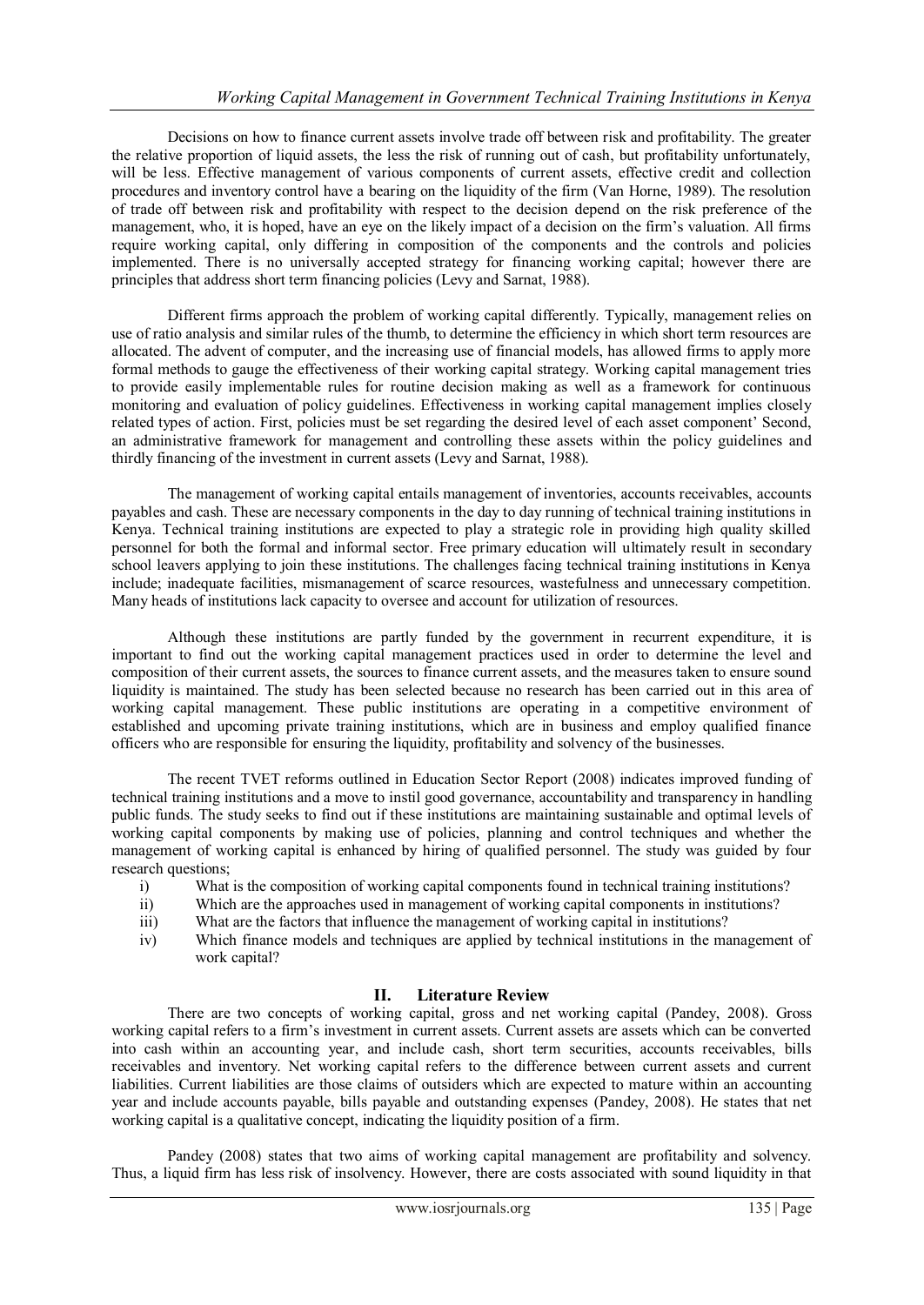funds will be held up in current assets and the firm"s profitability will suffer. McLaney (2000) argue that one way to avoid the risk of liquidity is to maintain large amounts of cash on short term interest bearing deposits. In this way cash can be made available quickly to meet demand. Most business failures result from a deficiency in working capital.

An example of matching approach is that stock of goods to be sold in 30 days may be financed with a 30 day commercial paper. A conservative approach is one which depends more on long term funds for financing needs, and hence the firm has less risk of facing the problem of shortage of funds. Aggressive approach is when the firm uses more short term financing than warranted by the matching plan. The firm finances part of permanent current assets with short term financing making the firm more risky. While short term financing may be preferred over long term financing because of the cost advantage and flexibility, it is more risky than long term. The choice between long term and short term financing involves a trade off between risk and return.

Pandey (2008) outlined some major determinants of working capital. The nature of the business whether manufacturing or service rendering; the market demand conditions in that working capital needs are related to sales which depends on demand conditions; technology and manufacturing process in that the longer the manufacturing cycle, the larger the firms working capital requirement; credit policy of a firm which affects the working capital by influencing the level of debtors; availability of credit suppliers in that a firm offering liberal credit terms will need less working capital and absence of supplier credit will require the firm to borrow from the bank; operating efficiency in that optimum utilization of all resources of a firm reduces costs and also accelerates the cash conversion cycle; and finally price level changes affect working capital requirement in that a rise in prices means a higher amount of working capital.

The level of inventory varies greatly among the firms. For firms with large inventories a drop of 1% in inventory can save the firm over a million dollars in interest costs alone (Levy and Sarnat, 1998). Training institutions will hold stocks in form of stationery, food stuff (boarding), teaching materials and consumable stores which generally vary with student enrolment. Firms attempt to minimize the cost of holding inventory because inventory decisions are repetitive, the relevant management decision often relate to "how often" and "how much" inventories should be replenished. The requirements for inventory vary with activity and time of the year. According to McLaney (2000) firms should seek to balance the cost of holding stock with those of holding no (or low) levels of stock. While the costs of holding stocks are loss of interest, storage and insurance costs, obsolescence, it is difficult to identify the costs of failing to hold stock because they may not occur (risk) hence their costs are in the nature of expected values i.e. the cost combined with the probability of occurrence. The cost of holding no (or low) stocks include loss of customer goodwill, production dislocation, loss of flexibility which lead to 'hand to mouth existence' such that even a slight increase in sales demand (or consumption) the firm will be unable to meet the demand (McLaney, 2000). Reorder costs also increase as a firm is forced to place a large number of small orders at short notice because the firm is operating at danger level of stocks (Din, 1984).

While overstocking may lead to deterioration of quality of some stock items especially consumables, the stock item of foodstuffs in training institutions has been sensitive usually due to quantity or quality. Din (1984) asserts that in inventory management there should be the right quantity of the right quality at the right price from a right supplier and at the right time. Institutions should determine the economic order quantity so that they can minimize ordering and storage costs. They establish optimal order quantities for each stock item and these quantities should be periodically revised. Stock reorder levels should be established which largely depends on the lead time. Most computer packages dealing with stock records have a facility for incorporating reorder levels for each stock item so that the computer output will draw attention to the need to place the next order (McLaney, 2000)

The importance of forward planning and budgeting is crucial for inventory management and it concerns knowing what to expect in terms of levels of demand. It is rarely possible in practice to gain sufficient information on stocks from physical observations hence reliable stock records are essential for inventory management. There should be established stock checking procedures. ABC classification method is where stocks are classified into categories of importance so that a firm can apply the most elaborate procedure of controlling stock to the most important items (Drury, 2004). Modern techniques like JIT of stocks and production control can be established where there is a close relationship between users and suppliers obviating the necessity of buffer stocks which brings about stockholding savings (McLaney, 2000).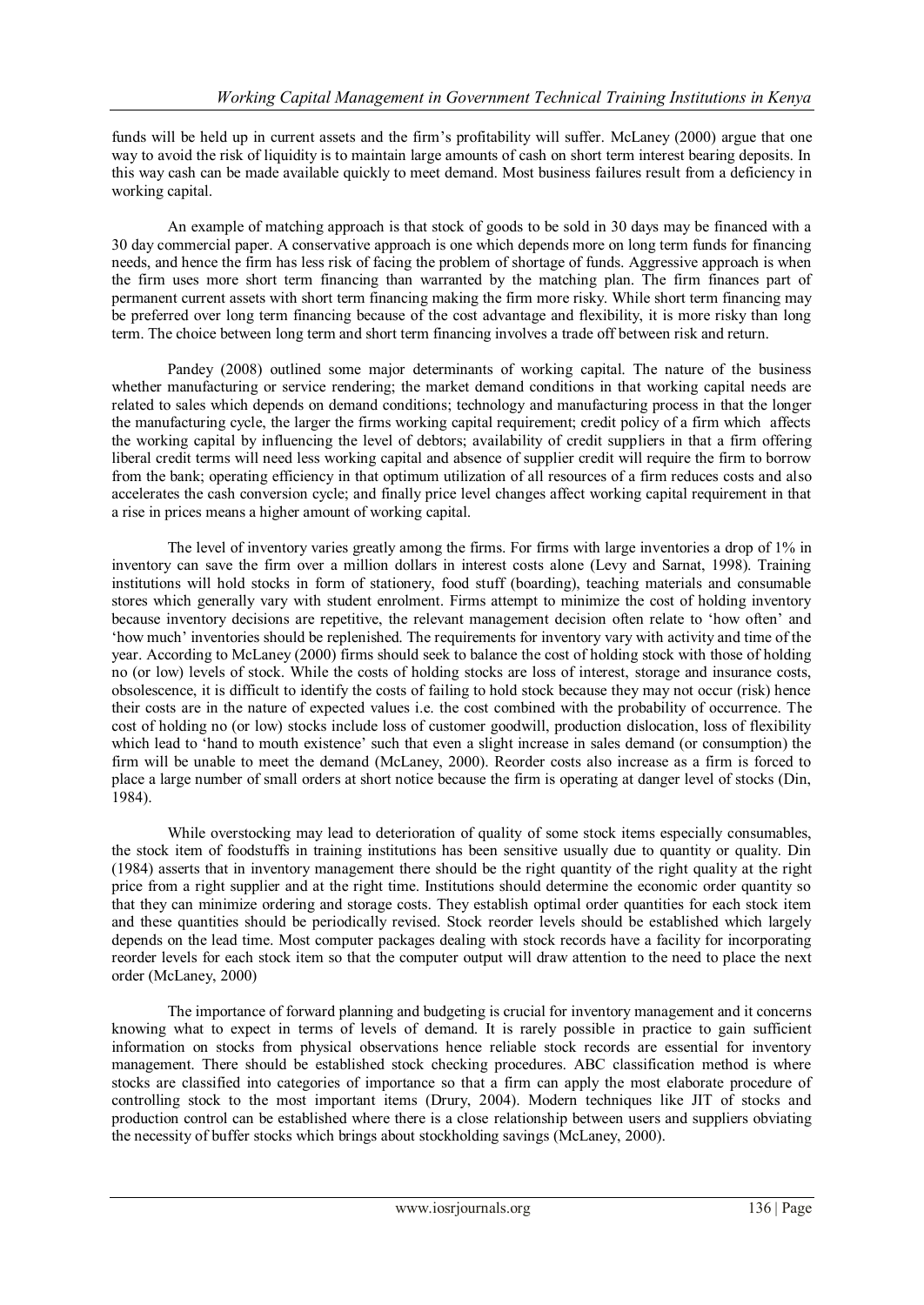Firms hold stocks for three general reasons; the transaction motive which is the need to hold stocks to meet production and sales requirement, precautionary motive which is the holding of additional stocks when the future demand is uncertain, and speculate motive when it is expected that future input prices may change. A firm may maintain higher or lower stock levels to speculate on the expected increase or decrease (Drury, 2004). Din (1984) argues that misappropriation of inventory is simpler than cash and any theft, waste and excessive use of materials are immediate direct and indirect financial losses. Proper security and authorization relating to stock should be established.

Selling in cash is ideal. However, selling on credit is inevitable. Brigham and Ehrdart (2004) state that firms would in general, rather sell for cash than on credit; but competitive pressures force most firms to offer credit. They noted that receivables management begins with credit policy, but a monitoring system is also important. When a credit sale is made, inventories are reduced, accounts receivables are increased the difference being profit. They state that firms have been known to encourage "sales" to very weak customers in order to report high profits. Similarly government training institutions are obliged to admit potentially uncreditworthy students raising the student population which increases accounts receivable rather than cash. Ngaba (1990) carried out a study on working capital management in secondary schools. He found that the government discourages the act of expelling students for lack of fees since every Kenyan is entitled to the right of education. The same tendency of leniency applies in post secondary government institutions and part payments are acceptable.

Institutions should establish credit policies for the establishment of effective administration of debtors. Most computer packages can produce a list of debtors showing the length of time for which a debt has been outstanding and similar devices which can be usefully employed by finance officers in pursuit of debts. A policy on bad debts should be followed except in unusual circumstances. The writing of the debt should be authorized by a responsible senior employee (McLaney, 2000). To estimate the probability of default, the finance officer should consider the character-willingness to pay, the capacity – customers financial position, and condition – economic or any other which may affect the customer's ability (Pandey, 2008). In secondary schools, the principal is the one who is responsible for ensuring that overdue debts are cleared (Ngaba, 1990). Though collection procedures should be firmly established, individual cases should be dealt with on their own merits.

Cash is the most important current asset for the operations of a business and it is the basic input needed to keep the business running on a continual basis (Pandey, 2008). The term cash includes coins, currency and cheques held by a firm and balances in its bank. Sometimes near cash items such as marketable securities or bank short deposits are also included in cash. Mclaney (2000) noted that some firms may not hold stock; others may have no trade debtors or creditors because they neither receive nor give credit but all of the firms have cash or negative cash balances. The aim of cash management is to maintain effective control over the cash position and to keep a firm so sufficiently liquid and to use excess cash in some profitable way. Some technical institutions have put in place income generating activities which are still weak and require to be strengthened. The levels of recurrent funding are still low, hence need for strategies for enhancing resource base for efficient and effective implementation of TIVET programmes.

Cash management is concerned with the managing of cash flows into and out of the firm (Pandey, 2008). Cash management seeks to accomplish the cash cycle at a minimum cost. At the same time it also seeks to achieve liquidity and control. Firms hold cash for transaction motives to conducting its business in the ordinary course; precautionary motive to provide a buffer to withstand some unexpected emergency; speculative motive for investing in profit making opportunities as and when they arise (Pandey, 2008). If a bank is providing services to a customer, the firm may also be required to hold cash called compensating balances according to (Brigham and Ehrhardt, 2004).

A firm should establish policies for cash and plan cash flows, through budgets, make judicious use of bank overdraft and deposit accounts, bank cheques and cash frequently and time transactions to the best cash flow effects. An attempt to accelerate collections and slow up disbursement should be made so that maximum cash is available. Training institutions currently receive payments by students using deposit slips showing amounts banked in the institution account. This is not only for security reasons of handling cash but it is a direct banking to the organization which is usually before admission of the students. The cost of holding cash includes loss of interest and purchasing power and cost of holding little or no cash includes loss of supplier goodwill, loss of opportunities, inability to claim discounts and cost of borrowing (McLaney, 2000). The Baumol"s cash model is similar to the inventory management model since cash and inventory problems are similar. This model assumes that the firm"s cash balance takes a saw tooth pattern over time and that receipts come at intervals while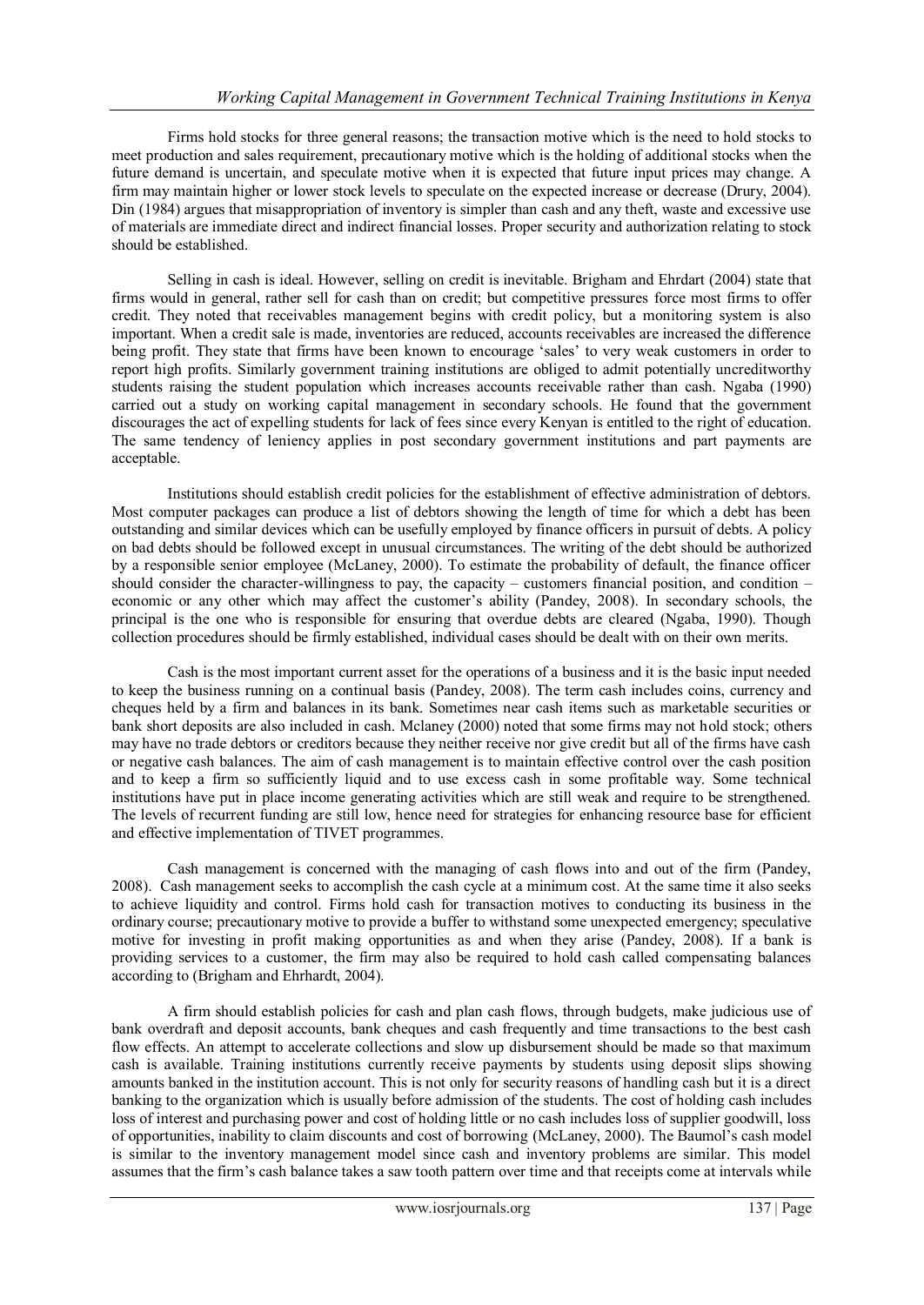expenditure occurs continuously. In general government training institutions operating at full or near full capacity will have receipts at intervals and expenditure continuous.

Obulemire (2006) survey on budgeting in secondary schools noted that the size in terms of student population had no effect on the occurrence of deficit or surplus in the school operations. He noted that the number of students in schools was mostly considered as the key budget factor and most schools did not have a strategic plan to guide them towards achievement of both short and long term objectives. He found that the finance officers were not qualified to hold their positions in schools because they lacked knowledge concerning idle funds, cost and cash balances.

Mulera (2005) carried out a study on cash balances on public universities in Kenya. He found that public universities in Kenya face a challenge of financing their operations due to reduced government grant causing delay in payment of recurrent expenditures.

Ngaba (1990) study on working capital management in secondary schools noted that the principal was responsible for establishing procedures for collecting overdue debts. No attempt was made to evaluate the credit worthiness of a student. In some cases the parent was called to commit himself or herself to pay fees balances by a stated date. Sometimes exam results were withheld for non payment of fees balances, but it was noted that some students would not come for results slips for O-level exams even afterwards. He noted that fees were the major cash inflow and recommended the heads of schools to be trained in financial management.

#### **III. Methodology**

A descriptive research design approach was used. The research study took a census simply because the number of technical institutions in Kenya was few. The target population was 42 principals of technical training institutions in Kenya. A self-administered structured questionnaire was used to collect primary data and 34 questionnaires were filled in and returned. This was 81% response rate. Analysis was done through the use of SPSS version 20.0 and presentation was done using mean, standard deviations, frequency tables and graphs.

#### **IV. Results and Discussion**

The respondents indicated that most of the institutions had written policies. Majority of the institutions had written policy on cash and bank (88%) followed by accounts payable (85%), accounts receivable (79%) and inventories (65%) respectively.



**Figure 1: Existence of a Written Policy**

The individual currents assets were ranked by the respondents according to amounts held from the largest to the least. The respondents ranked inventories with a mean of 1.5714 with a standard deviation of 0.79015 as the item constituting the largest amount of the institutions current assets, followed by debtors-fees mean (2.500), bank/cash balances mean (2.7333) and investments mean (2.9310).

|                    | Mean   | Std. Deviation |
|--------------------|--------|----------------|
| Inventory          | 1.5714 | .79015         |
| Debtors fees       | 2.50   | 1.075          |
| Investments        | 2.9310 | 1.09971        |
| Bank/cash balances | 2.7333 | .94443         |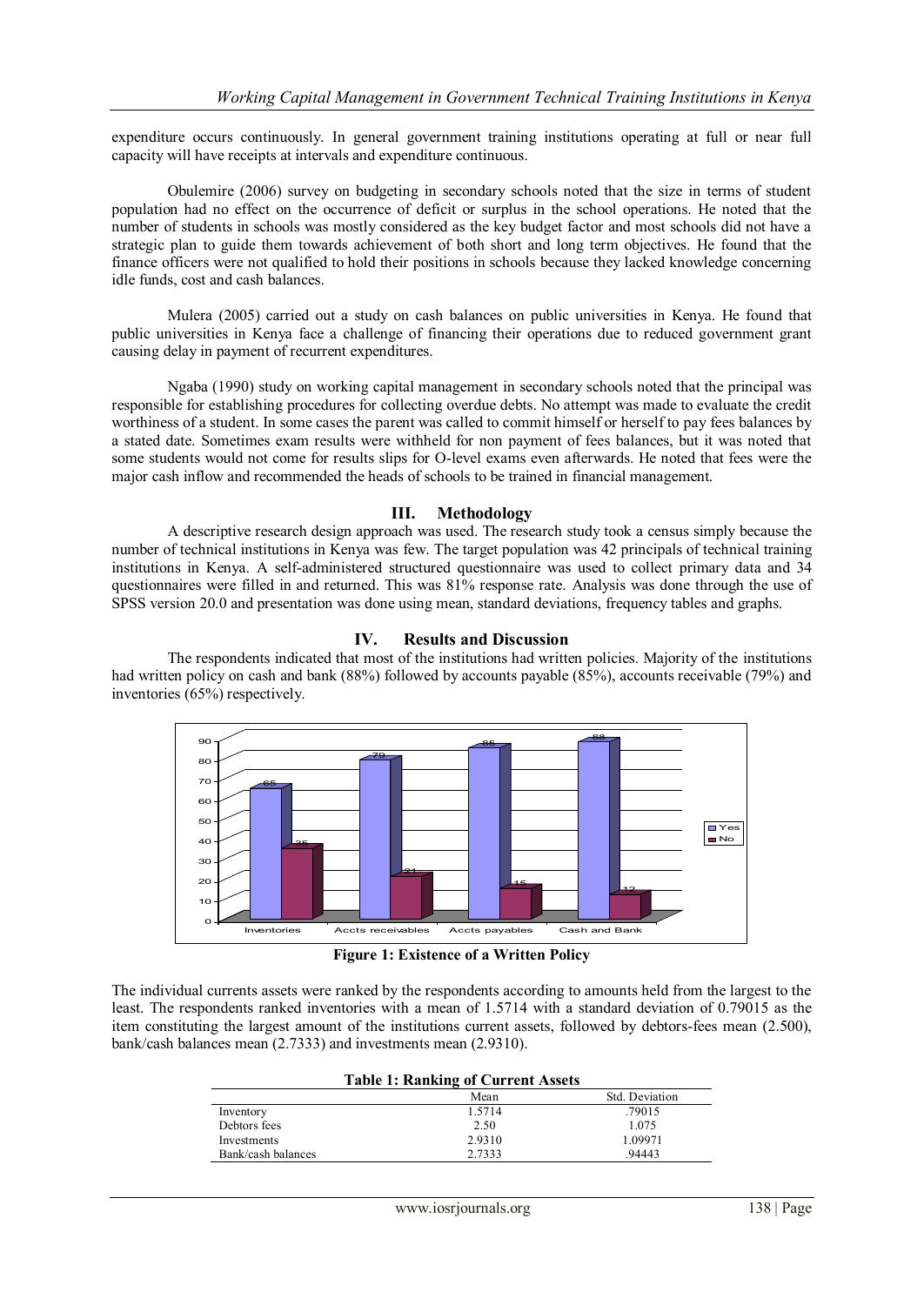The findings from the study revealed that inventory was ranked as the largest amount mean (1.5714) of institutions current asset components. This could be attributed to the fact that most institutions are boarding (91%). Stocks of food and fuel accounted for the largest cost of item held in stock mean (2.0303) followed by practical materials mean (2.0909), stationery mean (2.5455) and consumable stores mean (3.333) having the least cost. 47% of the institutions indicated that they had established inventory levels. However, most respondents did not specify how the levels were determined. A few respondents explained that the levels were determined by past trends in inventories, while others generally explained that the inventory level depended on the level of the demand. Availability of written policies on inventory was ranked the lowest (35% of the institutions had no written policies on inventory) compared to written policies on other current assets. Furthermore the findings revealed that inventory budget was not stated under any other budget prepared by the institutions.

The findings revealed that 85% of the institutions had written policies on accounts payables. However no institution indicated preparation of accounts payable (creditors) budget. This may imply that only the cash budget captures the payments of accounts payables. The findings indicated that payments for goods and expenses were made basically on termly or monthly basis. The respondents rated punctual deliveries by suppliers as average (mean 2.3333). Prompt payment to suppliers (mean 1.6667) and prompt payment of workers salaries (mean 1.5152) was rated as good. Other findings on payments of suppliers promptly indicated that 15% of the institutions did not pay suppliers promptly to earn cash discounts, 56% paid promptly sometimes and only 29% always paid promptly. This finding suggests that there may be subjectivity in the manner accounts payable are handled by various institutions.

Computerization process has been done at various levels in various departments of the institutions. The highest level has been achieved in accounts/finance department (64%) and registry/deans (55%) due to the nature of the duties these two departments are involved in on day to day basis. Stores department have only achieved 21% computerization level. At the same time some institutions (31%) have none of the departments above computerized. Working capital management is a discipline that requires financial records in order to analyse and apply techniques which are computer oriented, for proper planning, control and monitoring of working capital components, and the general operations of the institutions.

|  | <b>Table 2: Computerized Areas</b> |  |
|--|------------------------------------|--|
|--|------------------------------------|--|

|                             | Frequency | Percentage |
|-----------------------------|-----------|------------|
| Stores departments          |           | 21         |
| Accounts/finance department | 21        | 64         |
| Registry/deans              | 18        | 55         |
| None                        | 10        | 31         |

The credit policy affects working capital by influencing the level of debtors. Assessment of creditworthiness of students in government training institutions is rarely practiced, which was the greatest factor (79%) that affected debt collection, followed by government policy 15% and lastly credit control which was 6%. The findings also revealed that accounts receivables relating to fees were the second largest current asset component. Inefficient credit policy leads to large accounts receivables and less liquidity, affecting working capital.

| <b>Table 3: Influence of Debtors Level by Credit Policy</b> |           |            |  |
|-------------------------------------------------------------|-----------|------------|--|
| Factor                                                      | Frequency | Percentage |  |
| Creditworthiness Assessment                                 |           | 70         |  |
| Government Policy                                           |           |            |  |
| Credit Control                                              |           |            |  |
| Total                                                       | 34        | 100        |  |

Operating efficiencies leads to optimal utilization of working capital resources of a firm. Written policies relating to working capital components improve efficiency. Proper and up to date recording of the working capital components requires adequate and competent staff who can prepare reports to management for planning and decision making. The findings revealed that a total of 66 accounting staff had Accounting Technicians Certificate, CPA Part I and Diploma qualifications, 36 had CPA Part II and III and only 5 had bachelor or masters degree qualification. This suggests that compared to private firms qualifications are low for the staff yet some are handling financial matters of large institutions. Preparation of all functional and master budgets enables an organization to chart its way forward and also to identify areas that need attention in advance. Most institutions indicated that they prepared only Cash Budgets and Budgeted financial statements.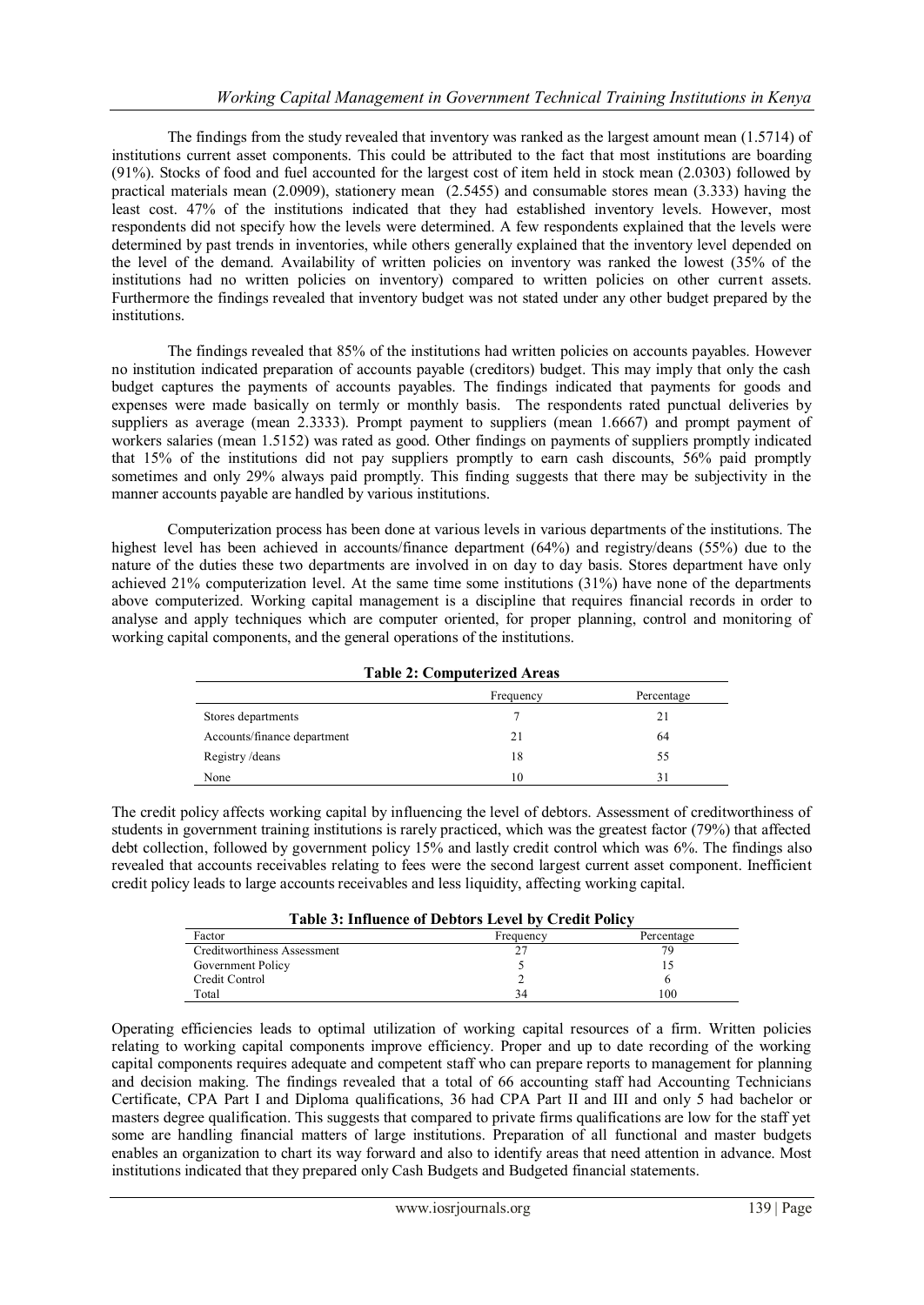| <b>Table 4: Accounting Staff Level of Education</b> |           |            |  |
|-----------------------------------------------------|-----------|------------|--|
| <b>Academic Level</b>                               | Frequency | Percentage |  |
| Accounting Technician Level                         | 30        | 28         |  |
| Diploma Level                                       | 6         | 6          |  |
| Certified Public Accountant Part 1                  | 30        | 28         |  |
| Certified Public Accountant Part 11 & 111           | 36        | 34         |  |
| Bachelor and Masters Degree Qualification           |           |            |  |
| Total                                               | 107       | 100        |  |

The cash receipts and payment pattern affect the working capital requirement of institutions. If not properly synchronized, the institutions can experience cash deficits which will affect their operations. The respondents also indicated that the fees structure was inadequate to cope up with the high cost of food related items and that affected the liquidity of the institutions. The rising prices means that higher amount of working capital will be needed.

The respondents indicated that their institutions do not utilize bank overdrafts, short term loans or long term bank loans in financing their current assets. This could mean that the government assists in financing or the use of the financing is outside government policy for the institutions. The findings revealed that financing through accounts payables in form of goods (mean 1.6071) and services (mean 1.7857) was practiced. This suggests that the institutions are rated as creditworthy government institutions; hence require minimum or no cash financing to obtain goods and services.

| <b>Table 5: Usage of Liabilities</b> |        |                |  |
|--------------------------------------|--------|----------------|--|
|                                      | Mean   | Std. Deviation |  |
| Bank Overdraft                       | 2.8519 | .36201         |  |
| Creditors Goods                      | 1.6071 | .56695         |  |
| Creditors Service                    | 1.7857 | .56811         |  |
| <b>Short Term Loans</b>              | 2.8462 | .36795         |  |
| Bank Long Terms Loans                | 2.8077 | .40192         |  |

#### **4.4 Technology**

Forty two percent of the institutions prepared Cash Budgets and 58% prepared Budgeted financial statements. No respondent indicated that their institutions prepared other operating budgets. This shows that all the institutions do normally prepare budgets. Preparation of budgets is a planning as well as a control technique. The schools prepare budgets to enable them plan for the following financial year. Government technical training institutions prepare budgets their financial years that either start on  $1<sup>st</sup>$  July or  $1<sup>st</sup>$  January each year. The budgets are presented to the finance committees for scrutiny before presented to the board of management for approval.

| <b>Table 6: Preparation of Budget</b> |           |         |  |
|---------------------------------------|-----------|---------|--|
| Type of Budget Prepared               | Frequency | Percent |  |
| Cash Budget                           | 14        | 42      |  |
| <b>Budgeted Financial Statements</b>  | 20        | 58      |  |
| Other Budgets                         | 0         |         |  |
| Total                                 | 34        | 100     |  |

A significant Majority of the respondents (85%) indicated that their institutions have profit generating activities and only 15% indicated that they do not have. This indicates that the institutions do not solely depend on the school fees paid by the students. Government technical institutions have large pieces of land especially the institutes of technology. They practice agriculture where they consume the products from the farm and sell surplus. They have developed production units with the institutions. They produce for the local market. This is a major source of revenue for such institutions.

| Table 7: Existence of Profit Generating Activities |           |            |
|----------------------------------------------------|-----------|------------|
|                                                    | Frequency | Percentage |
| Yes                                                | 29        |            |
| No                                                 |           |            |
| Total                                              | 34        | 100        |

## **Table 7: Existence of Profit Generating Activities**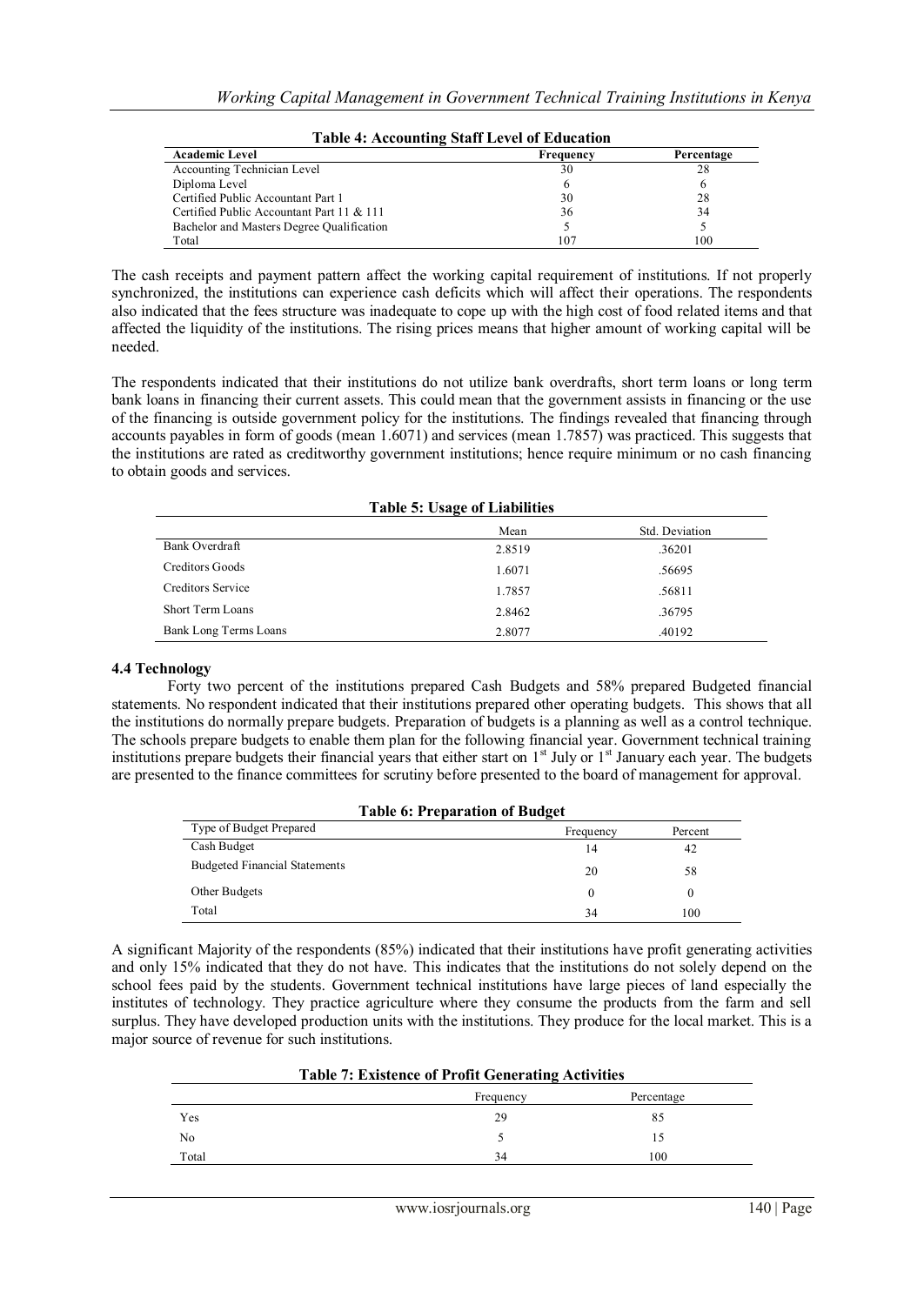The policy of the institutions is that the students should clear paying their fees before the end of the term. Students are not allowed to sit for end of terms examination before clearing the fees. The end term examinations are send to Kenya National Examination Council and counts to the final examination. A majority 56% of institutions use the policy of clearing the unpaid fees balance before term ends/semester exam, 32% requires that the unpaid balance be cleared before beginning of new term. Other three durations comprising of 12% are not popularly amongst all the institutions. Notable was that candidates were required to clear fees before registration for examinations. The institutions do not assess the creditworthiness of their students.

| Table 8: Mode of Fees Payments in the Institutions |           |          |
|----------------------------------------------------|-----------|----------|
|                                                    | Frequency | Percent  |
| Cash                                               |           |          |
| Bankers cheques                                    | 4         | 12       |
| Money orders                                       | 0         | $\theta$ |
| Personal cheques                                   | 0         | $\theta$ |
| Direct deposits                                    | 34        | 100      |

## Educational institutions hold cash because of the day today running of their institutions. In response to the question on the reasons why they hold cash and whether they experience cash deficits and surpluses, the respondents indicated that they neither experience cash surplus nor deficits. A majority 82% hold cash to avoid running out of cash in case of emergency while non of the institutions hold cash for profit making opportunities.

## **Table 9: Reason for Holding Cash**

|                                                   | Frequency | Percentage |
|---------------------------------------------------|-----------|------------|
| Running the day to day transactions               | 34        | 100        |
| Avoiding running out of cash in case of emergency | 28        |            |
| In case profit making opportunities arises        |           |            |

Institutions in Kenya in the past experienced a lot burglary and lost a lot of money. Burglary sometimes results in death especially of the security officers on duty. Better methods of receiving cash from students have iced by schools. Direct deposit and bankers cheques are have been adopted by the institutions under the study.

| Table TV: Duration of Clearing Unpaid Balances |           |         |                    |
|------------------------------------------------|-----------|---------|--------------------|
|                                                | Frequency | Percent | Cumulative Percent |
| After one month                                |           | h       | 6                  |
| After one week                                 |           |         |                    |
| As and when students are able                  |           |         | 12                 |
| Before beginning of new term                   | 11        | 32      | 44                 |
| Before term ends/semester exam                 | 19        | 56      | 100                |
| Total                                          | 34        | 100     |                    |

## **Table 10: Duration of Clearing Unpaid Balances**

## **V. Conclusions**

The findings of the study concluded that the management of working capital is moderately applied in government technical training institutions. Even though each component has some form of control, the findings revealed that there is greater inefficiencies in management of the accounts receivables in form of fees compared to management of inventory, cash or accounts payables. Planning aspect for the working capital components is not adequate except the cash component. Inadequate working capital planning will manifest itself in operating inefficiencies. The use of technology is moderate in these institutions. Ideally, all key departments should be computerized. The findings indicated that some institutions have not computerized any of the key departments. Efficiency in working capital management of these institutions will largely depend on quantitative data which must be accurate and timely in order to aid in proper decision making. Furthermore, the use of financial models and techniques is easily done by computer.

## **VI. Recommendations**

Working capital management in technical institutions should not be left to intuition or the rule of the thumb. Each working capital component should not only have written policies, but such policies should be strictly followed and reviewed where necessary to incorporate the changing trends. Proper management of